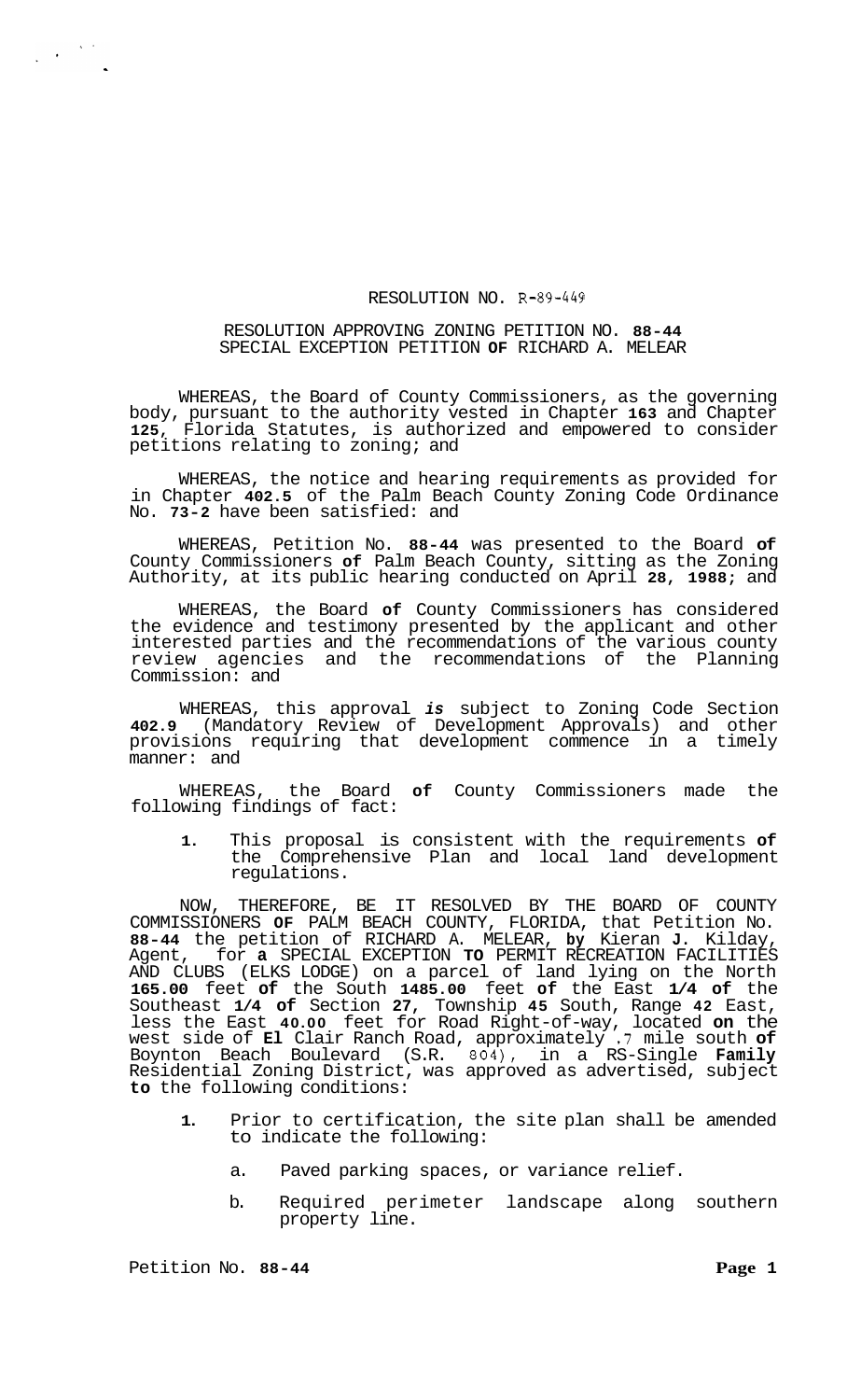- **2.**  The petitioner shall install a six *(6)* foot wood fence along the north property line a distance of **300** feet westerly. The fence shall not be erected in the safe corner triangle. The fence shall be properly and continually maintained.
- **3.**  Trees shall be planted twenty **(20)** feet **on** center along the north and south property lines. The trees shall be a minimum ten **(10)** to twelve **(12)** feet overall height at planting.
- **4.**  The mature slash pines located in the front **139** foot portion of the site shall be presenred and labelled on the site plan.
- **5.**  The rear sixty *(60)* feet of the site shall be preserved as open space and labelled on the site plan.
- *6.*  All outdoor lighting used to illuminate the premises shall be low intensity and directed away from adjacent properties and streets, shining only on the subject site.
- *7.*  **No** stock loading or dumpster pick up shall be permitted between the hours **of 8:OO** P.M. and **8:OO A.M.**
- *8.*  The developer shall retain the stormwater runoff in accordance with all applicable agency requirements in effect at the time of the permit application. However, at a minimum, this development shall retain onsite three **(3)** inches of the stormwater runoff generated by a three **(3)** year-one **(1)** hour storm **as** required by the Permit Section, Land Development Division. The drainage system shall be maintained in an acceptable condition as approved by the County Engineer. In the event that the drainage system is not adequately maintained as determined by the County Engineer, this matter will be referred to the Code Enforcement Board for enforcement.
- **9.**  Within **90** days of approval of this project, the property owner shall convey to Palm Beach County by road right-of-way warranty deed for **El** Clair Ranch Road, **55** feet from centerline free of all encumbrances and encroachments. Petitioner shall provide Palm Beach County with sufficient documentation acceptable **to** the Right-of-way Acquisition Section to ensure that the property **is** free **of** all encumbrances and encroachments. Right-of-way conveyances shall also include **"Safe** Sight Corners" where appropriate at intersections as<br>determined by the County Engineer. Should this rightdetermined by the County Engineer. Should this right- of-way be reduced to *80* feet on the Thoroughfare Rightof-Way Protection Map prior to **120** days from approval, this property owner shall be required to convey only **40**  feet from centerline.
- **10.**  The property owner shall construct a right turn lane north approach on El Clair Ranch Road at the project's

Petition **No. 88-44** Page 2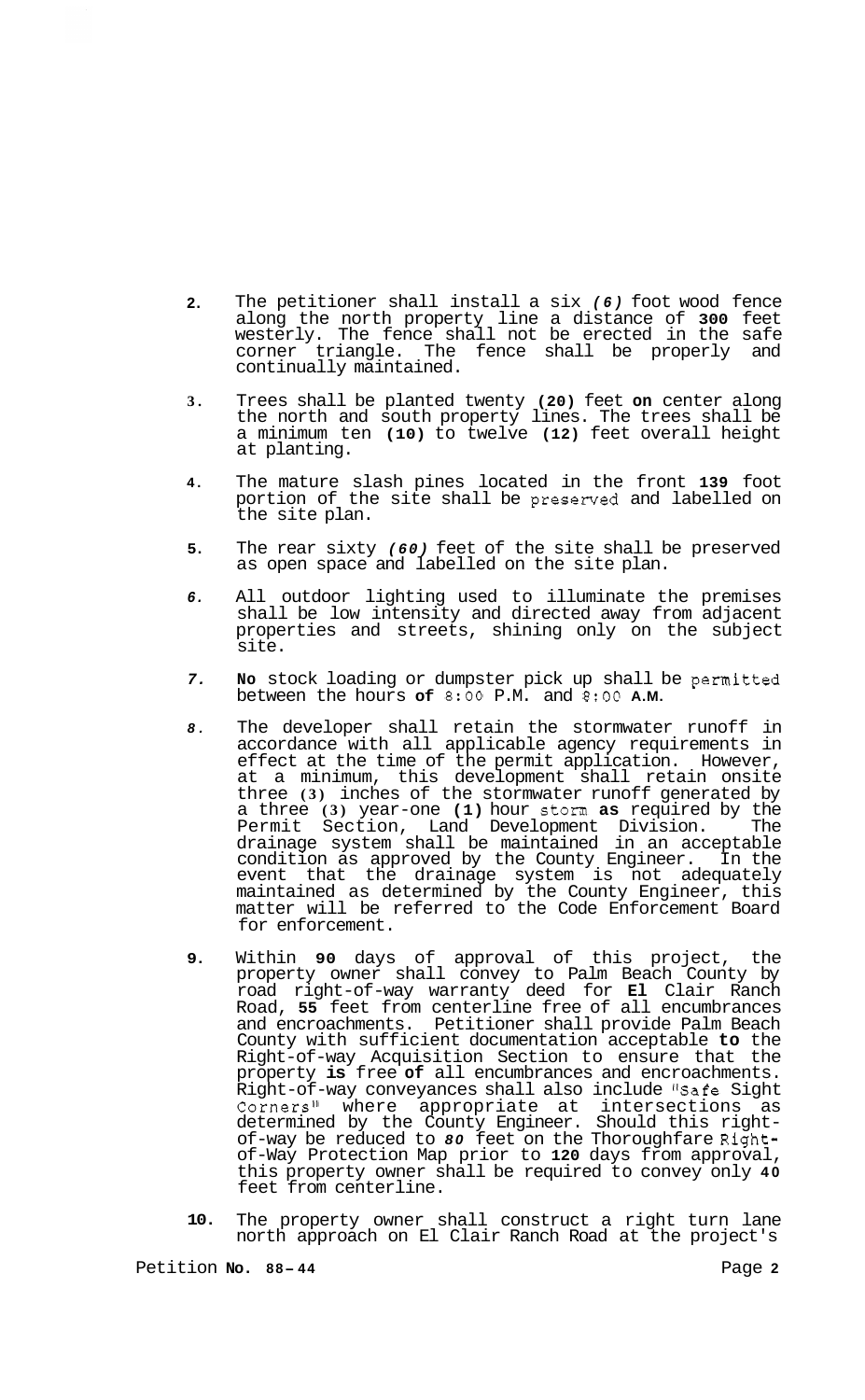entrance road concurrent with onsite paving and drainage improvements for Phase **11.** Should this r,ightof-way be reduced to *80* feet on the Thoroughfare Plan, then the petitioner shall only be responsib1.e to dedicate an *80* foot right-of-way.

- **11.**  The property owner shall pay a Fair Share Fee in the amount and manner required by the "Fair Share Contribution for Road Improvements Ordinance" as it presently exists or as it may from time to time be amended. The Fair Share Fee for this project presently is **\$1,607.00** *(60* average trips/day **X \$26.79** per t:cip).
- **12.**  Sewer service is available to the property. Therefore, no septic tank shall be permitted on the site.
- **13.**  Water service is available to the property. Therefore, no well shall be permitted on the site to provide potable water.
- **14.**  Failure to comply with the conditions herein may result in the denial or revocation of **a** building permit: the issuance of a stop work order: the denial of a Certificate of Occupancy on any building or structure: or the denial or revocation **of** any permit or ag'proval for any developer-owner, commercial-owner, lessee, or user of the subject property. Appeals from such action may be taken to the Palm Beach County Board of Adjustment or as otherwise provided in the Paln Beach County Zoning Code. Violations of the conditions herein shall constitute violations **of** the Palm Beach County Zoning Code.
- **15.**  The use of the site shall be limited to a service club such as the Elks or Moose Lodge and their social activities. No outdoor attractions or amusements open to the general public shall be permitted on site.
- **16.**  There shall be no outdoor loudspeakers permit.ted on site.
- **17.**  Vehicle parking shall be limited to the parking spaces designated on the approved site plan. **No** par1:ing **of**  vehicles is to be allowed in landscaped areas, rights- of-way, or interior driveways.

Commissioner Marcus moved for approval of the petiticn. The motion was seconded **by** Commissioner Adams and upon being gut **to** a vote, the vote was as follows:

| Carol A. Roberts  | Nay    |
|-------------------|--------|
| Carol J. Elmquist | Absent |
| Karen T. Marcus   | Ave    |
| Dorothy Wilken    | Absent |
| Kenneth M. Adams  | Ave    |
|                   |        |

The foregoing resolution **was** declared duly passed and adopted this **14th** day **Of march** , **1989** confirming

Petition No. 88-44 Page 3

أحاط والطراز ورئي ويورث أتراميها أترام والمتواطنة والأنبار التياري والمناور

 $\mathcal{L}_{\mathbf{A}}$  .